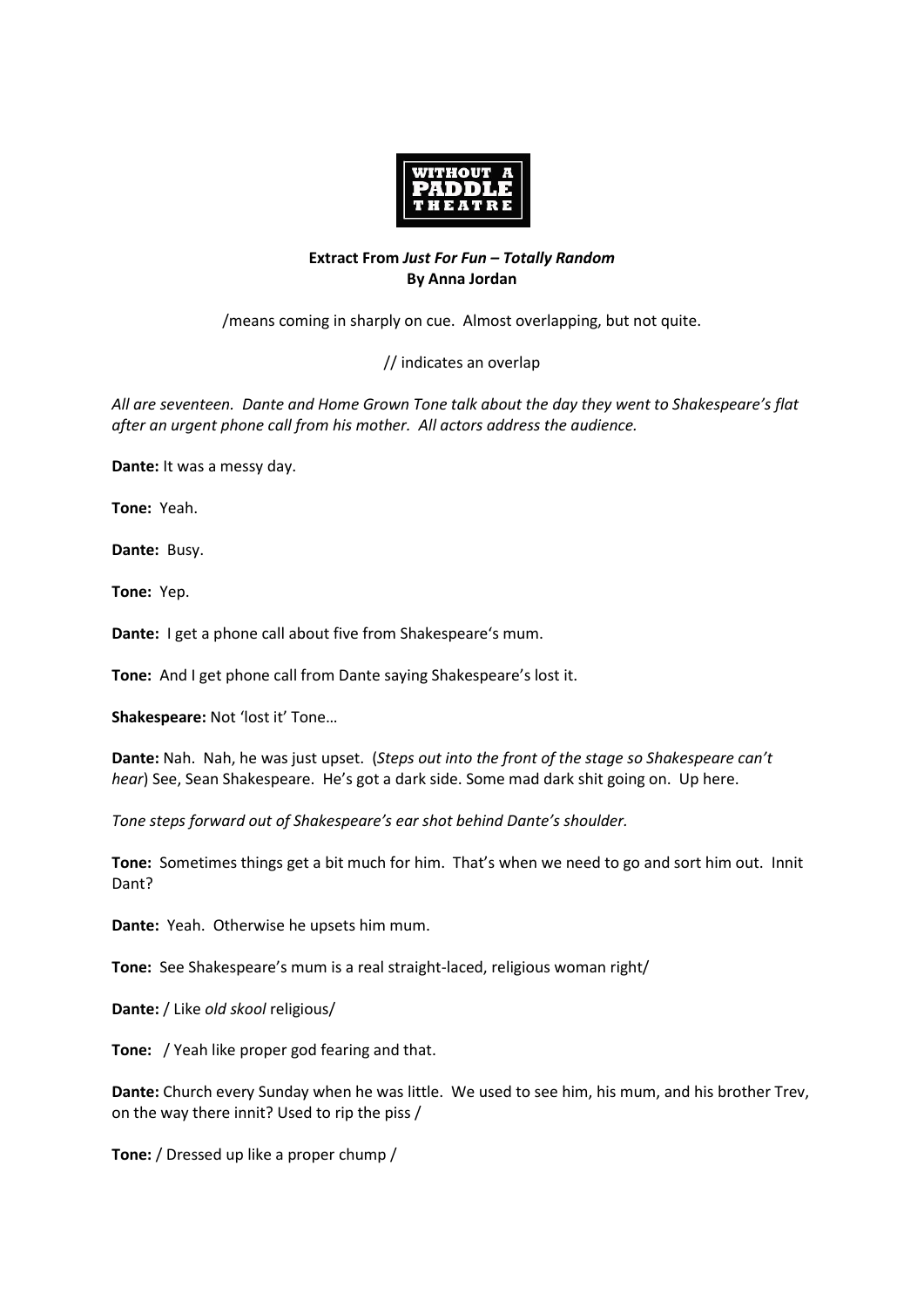**Dante:** / That little blue suit /

**Tone:** / Little dickie bow! /

**Dante:** / (*Remembering*, *laughing*) Yes bruv!

**Tone:** / Anyways - Trevor /

**Dante:** / Shakespeare's brother /

**Tone:** / Grew up to be a proper geezer. Big bloke, built like a tank. And boy, he could run!

**Dante:** A proper athlete! Then, he gets mixed up with these junkies. Bunch of dirty crackheads, smelling of shit and spoiled milk.

**Tone:** Started bobbin' and weavin' with 'em.

**Dante:** And shanking mans just for a bit of cash. Ended up proper toothless and fucked.

**Tone:** Then, early one morning, two, what, three years ago?

**Dante:** Yeah.

**Tone:** The lifts in Shakespeare's block are out for about two days right? And when the engineer finally comes to fix them /

**Dante:** Nah, it weren't the engineer blud -

**Tone:** Eh?

**Dante:** It weren't the engineer. It was the caretaker rude boy.

**Tone:** Engineer, caretaker, whatever! He opens the lift to find Trevor /

**Dante:** / Stark bollock naked /

**Tone:** 'Cept for his boxer shorts round his ankles /

**Dante:** / And his face /

**Tone:** / Blown off.

*Beat*

**Tone:** No word of a lie!

**Dante:** Shot in the fucking face. Had to ID him from his dental records.

**Tone:** Messed with the wrong peeps I guess. /

**Dante:** / Fucked someone big time. /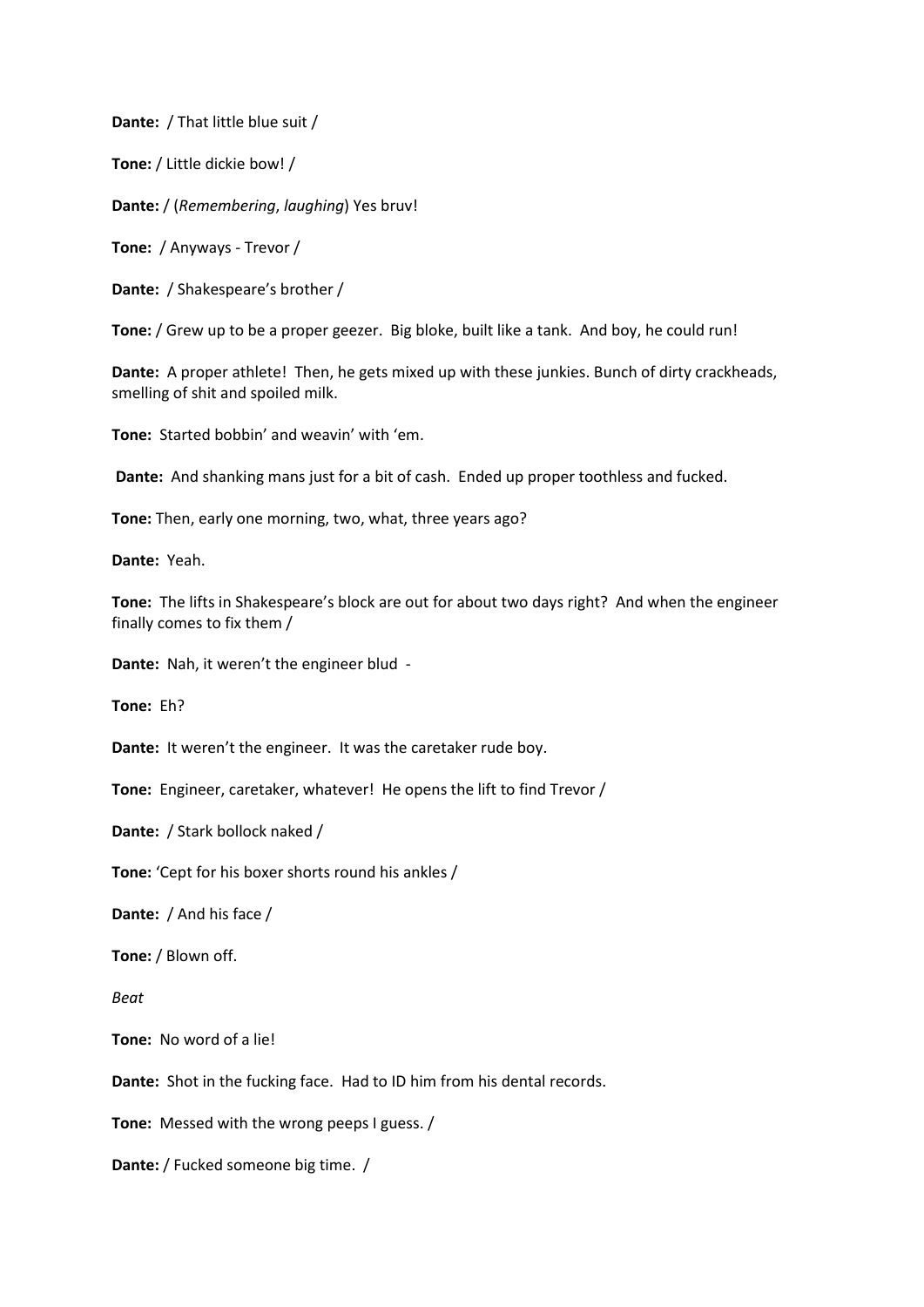**Tone:** / His mum never recovered. /

**Dante:** And neither did Shakespeare. Not really.

**ALL but Shakespeare:** (*Whispered*): We don't talk about it.

**Dante:** But to this day, when we go to Shakespeare's yard, we can't take the lift innit bruv? We always take the stairs.

**Tone:** Yeah.

*Beat*

**Tone:** (*Sincerely*) Pain in the fucking arse though. He lives on the nineteenth floor.

*Tone and Dante look at each other and crack up.* 

## *Shakespeare steps forward into his space.*

**Shakespeare:** I didn't lose it. I'm not crazy or nothing. But that day, I had some dark thoughts going round. When I feel like that, I try to clear a little space in my brain, so I get a bit of peace. Then I try to fill it with things. Good things. Proper things. I fill it with clean, clinical things, things I see in my mind as linear, or perfect circles; like scientific theories or maths problems that I can solve. That makes me feel calm. Does that make sense? Or sometimes I fill it poetry, or music, because then fills up with these images or colours which I don't get to see that much in my life, and which make me feel alive. Like - like Maya Angelou...

**Tone:** "Just like moon and like suns, with the certainty of tides, Just like hopes springing high, still I rise.."

## **Shakespeare:** Or Langston Hughes

**Dante:** "Say who are you who mumbles in the dark? And who are you that draws your veil across the stars?"

**Shakespeare:** Or sometimes even... well... yeah. (*Smiles*) Shakespeare.

**Tone:** "Shall I compare thee to a summer's day, Blud?"

*Beat*

**Shakespeare:** Like, his sonnets are perfect because they are beautiful and clean at the same time. Cos they are full of this amazing imagery, and then every line is exactly the same number of syllables, (the iambic pentameter) *and* every line rhymes *and* every sonnet is the same length. Fourteen lines. Sometimes I try and leave the space completely clear, I think some people call this meditating. This is good, when I can achieve it, because it makes me feel extra calm, and even takes me to another place, so it's like I'm not even in my room anymore. And when I come back and open my eyes I realise that I'm smiling. But this day I just couldn't do it. I could hear the kettle whistling and mum singing hymns and sirens going by. And then bad thoughts came in. And other thoughts. Thoughts of – (*Making sure the others can't hear*) of Skinny. *(He steals a look at her, and*